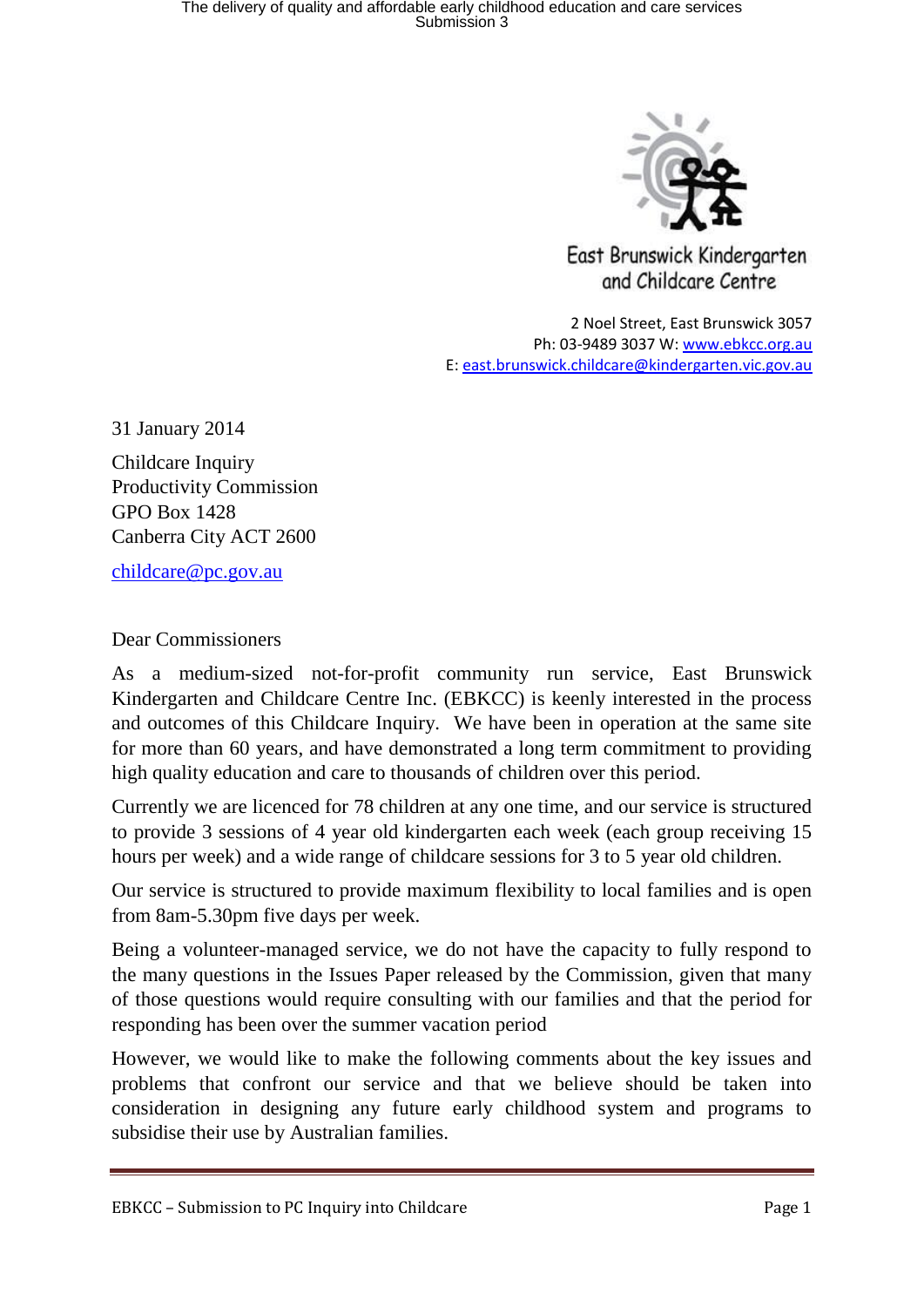- Our service remains committed to providing both kindergarten and childcare services to the local community as these are both necessary for families with young children. We were fortunate to receive funding in 2011 to build an additional classroom to cater for high demand for both these services, and from 2013 have been able to offer 3 separate kindergarten programs of 15 hours duration. Providing co-located kindergarten and childcare services benefits the children through continuity throughout their early years of learning, and assists working parents in being able to offer wrap-around childcare to supplement the 15 hour kindergarten program. It also assists families with multiple preschool aged children in being able to offer a single service for 3-5 year olds.
- We strongly support the implementation of the National Quality Framework and accreditation process for early childhood services. Despite the additional demands created on management and staff, we believe it is important the sector operates professionally within a regulated environment and with a focus on continuous improvement. Future iterations or changes to the NQF should however be accompanied with additional funding to enable these processes to occur without over-burdening educators or volunteer parent committees.
- Decisions around staffing and timetabling of our kindergarten and childcare services are based on higher than the minimum staff:children ratios, as long term experience has shown that this provides a better quality early learning environment, benefiting both the children and the staff involved. Around 90% of our annual budget goes toward staffing costs, making it clearly the single most important factor in our fee-setting and other financial considerations. While we do offer some above-award conditions for staff (such as an additional 3 weeks paid leave throughout the year), we are very concerned at the low award rates offered to both childcare educators and kindergarten assistants. For many, the very low rates of pay compared to other less demanding and less stressful roles (such as packing supermarket shelves) make the choice to continue long term in this sector financially difficult. The fact that we put our children's important early learning and development years in the hands of people that we then pay less than the waiting staff at the local coffee shop is pretty appalling. However, in the absence of significant fee increases or reform of the entire early learning system, these low pay rates are likely to remain.
- The proposal to widen the pool of eligible Commonwealth childcare funds to registered nannies and other private providers is of some concern given that the overall pool of funding is not going to increase – therefore existing providers are only likely to be receiving less revenue through the CCB and CCR streams. In addition, we believe that there are real benefits to preschool children in being engaged in a social environment and learning the important skills of negotiating, sharing, and interacting with their peers that cannot be replaced by care provided in a home or other one-to-one environment. It is difficult to